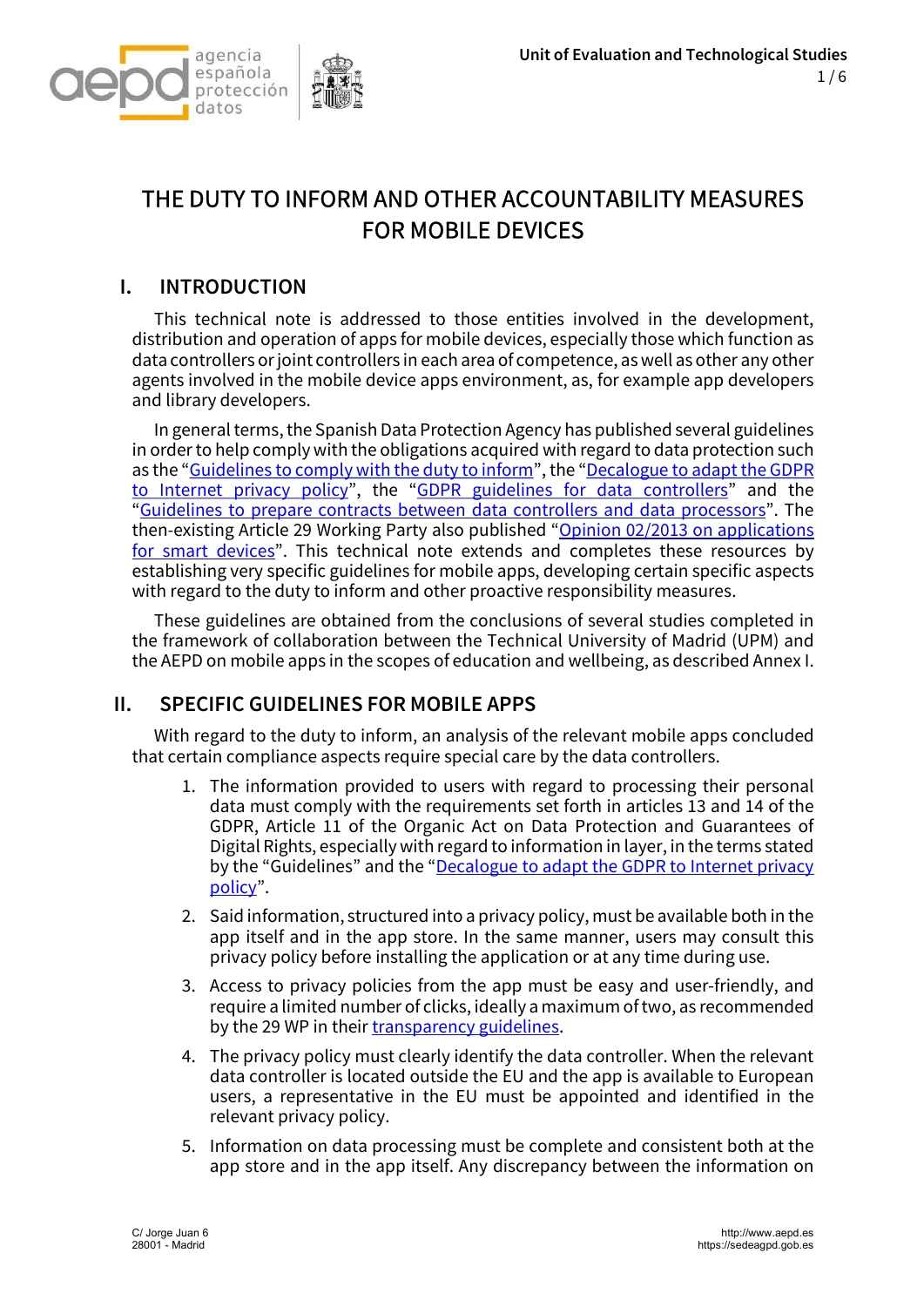



data processing provided in the store and in the app is not allowed. This also applies to any app pre-installed in a device at the time of their purchase.

- 6. The language used to describe privacy policies must be appropriate for the app target user, considering their age and computer literacy as well as the language used; for example, when an app is targeted to Spanish speakers and thus available in Spanish, the privacy policy must also be in Spanish, notwithstanding that may also be in other languages. These aspects are especially relevant for apps designed for underage users.
- 7. Privacy policies must be detailed and specific with regard to the data processing to be performed. In order to avoid "data collection fatigue", providing general, not app-specific information must be avoided. Privacy policy must not, for example, describe a set or application or their services by the same organization, such as its website.
- 8. The app's privacy policy provided to users must include the entire intended data processing, including detailed information on which data and processing activities are necessary for the app's basic operation and which are optional, as well as any relevant additional information about the intended data processing activities. Besides, the privacy policy should state the authorisations requested by the application (either directly or through third party libraries) in order to access data and resources, the purposes and processing activities for which such authorisations are issued and their relevant scope (reading, writing...). For example, the privacy policy must report whether the app shall process data only when executed by any user action on the foreground or whether it also needs to access information when being executed in the background. Users may also be provided information regarding the manner in which they may manage the authorisations granted to the app, so that they may decide at any time whether to grant or revoke such authorisations, or the conditions under which such authorisation is granted.
- 9. When data processing though the app is justified by reason of user consent, such consent must be obtained independently for each processing scope and procedure. Installing and using an app may not be conditioned to obtaining consent for any data processing activity which is not necessary to provide the service defined for such app.
- 10. Ambiguous or unclear clauses, such as "any data may be collected, disclosed or indefinitely retained" or "your data are collected in order to improve your user experience" must be avoided.
- 11. Specific information must be provided on data retention terms and the final destination of data once these terms have elapsed.
- 12. In this sense, specific information must be included on the logic applied to profiling and automated decision-making, or a link to such relevant information, as well as the logic used to personalize ads.
- 13. The definition of the purposes of processing and their legal bases must be clearly stated and specific, as well as the identification of those personal data which are collected for each of such purposes.
- 14. It is important to remember to provide users with information on their rights regarding data protection and providing mechanisms and procedures to perform them in an effective manner.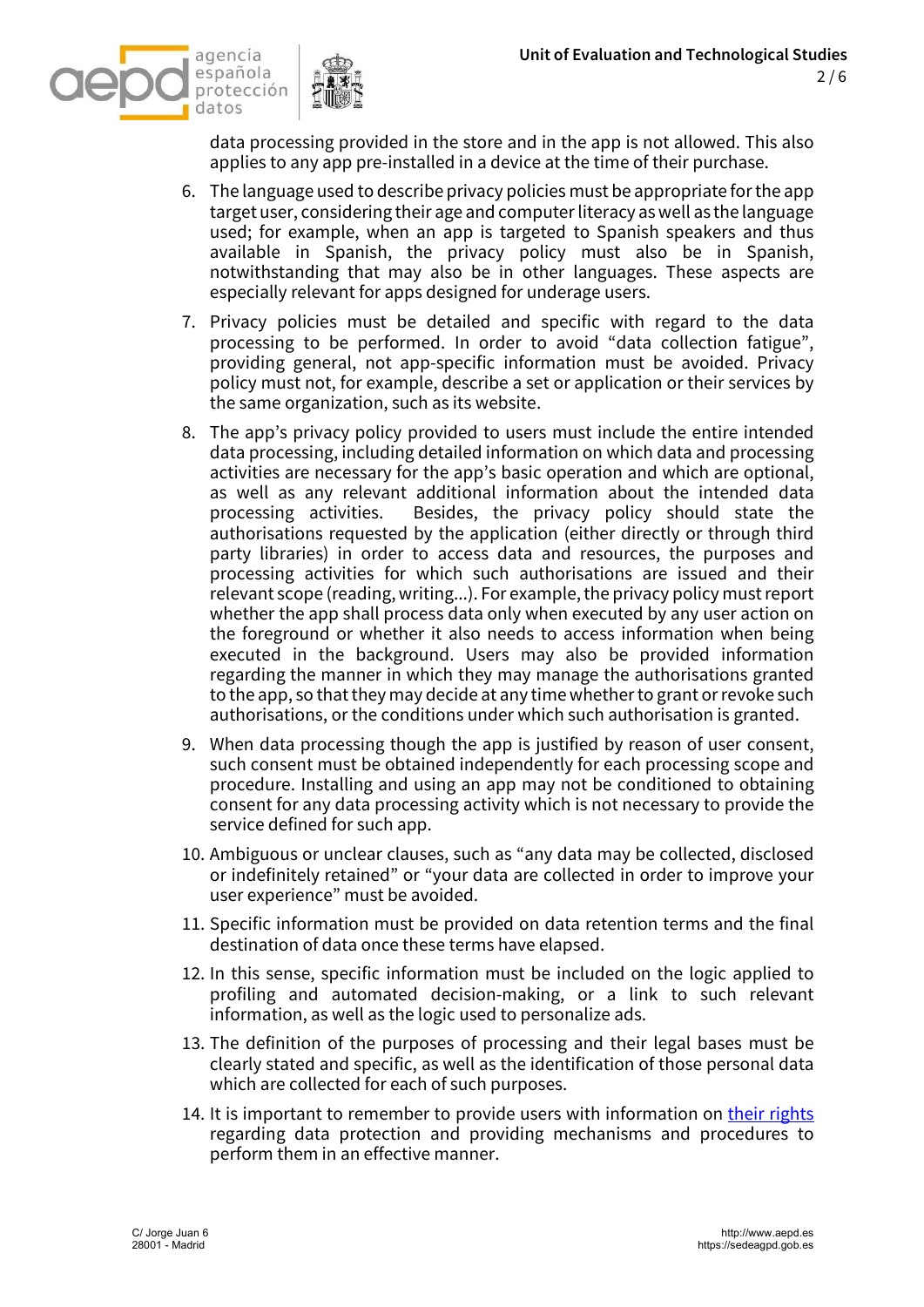

15. When appropriate, the practice of international data transfer must be explicitly and specifically disclosed.

When data controllers outsource app development, start-up or operation to third parties, and such third parties are granted access to personal data, they must ensure to comply with any requirements established for each party in the GDPR. In these cases, consulting the "GDPR Guidelines for Data Controllers" and "Guidelines to prepare contracts between data controllers and data processors" is especially useful.

The following requirements are especially remarkable:

- 16. Data processing must be governed by a contract or any other legally binding agreement, which establishes the scope, duration, nature, type of personal data processed, categories of involved parties and rights and obligations of the data controller.
- 17. The relevant contract must specifically state that the data processor shall process the relevant personal data in strict compliance with the documented instructions provided by the data controller; therefore, the data processor must not enter in the app any other personal data treatment unknown to the data processor, such as to those that may be introduced when including in the app third party libraries for advertising purposes, analysis purposes, or others.
- 18. The relevant contract must state that the data processor must implement all measures stated by the data controller with regard to processing security. These specifically include the best development practices and consider privacy by default and by design from the app design phase.

Particularly, the following practices must be specifically considered:

- 19. Ensuring granular management to access authorisations regarding protected system resources, pursuant the provisions set forth by the privacy policy. An example of this is granting authorisations exclusively to a specific resource, such as the images folder, instead of granting a general access permit to the device stored contents.
- 20. Respecting the user's privacy settings regarding, for example, personalised ads, and preventing, when appropriate, access to advertising identifiers.
- 21. Preventing access to globally unique identifiers together with advertising identifiers, since this would allow to make assignments that leave user protection measures, such as changing their advertising identifier, without effect.
- 22. Preventing personal data disclosure to advertising and analytics services from the moment that the app is opened, without giving the user any time or opportunity to make any adjustment in or use of the app.
- 23. Verifying that personal data are not disclosed unknowingly to the data controller, for the reason of being communications starting in third-party libraries used by developers to enhance the app's functionality or its financial performance.
- 24. Preventing that personal data are assigned to unspecified recipients or any recipients not disclosed in the privacy policy, who act as data controller or codata controller.
- 25. Preventing international data transfers not disclosed in the privacy policy.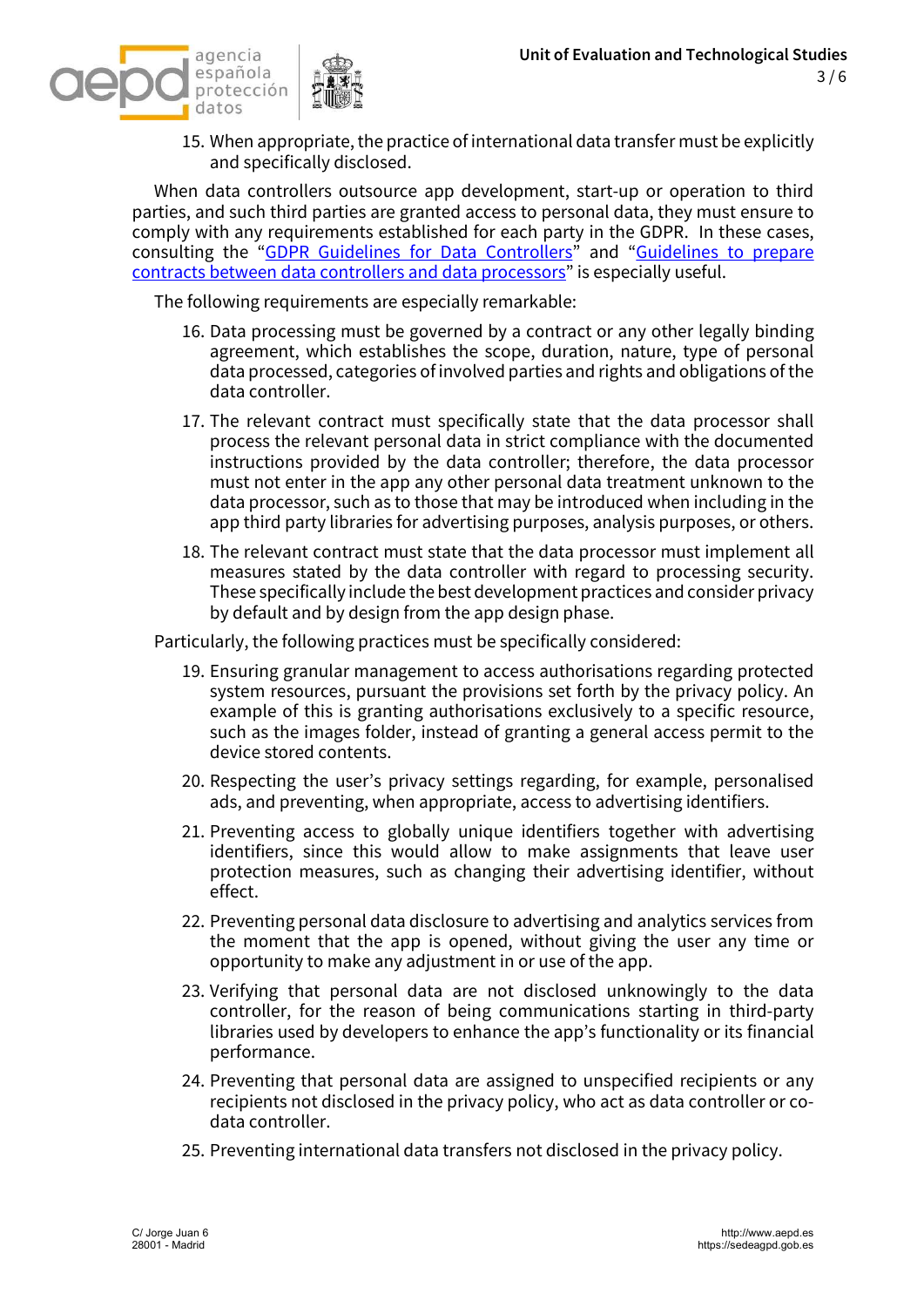

26. Using advanced methods for communications encryption (e.g.: *certificate*pinning<sup>1</sup>) is an additional guarantee for user privacy, and its use may be considered depending on the nature of data processing activities.

#### III. CONCLUSIONS

Transparency in personal data processing by apps for mobile devices is a key aspect for compliance with data protection laws and regulations, that is, for protecting citizens' rights and freedoms.

The AEPD has made available for data controllers two resources to make easier to comply with the GDPR transparency and information requirements: the more general "Guide for compliance with the duty to inform" y and the more Internet-based appspecific "Decalogue to adapt the GDPR to Internet privacy policy".

This technical note develops previous guidelines and is intended to address app environment specific aspects for which it has been detected that special care is needed.

For this purpose, it must be highlighted that any information provided to the user must be stated in a clear, simple language, and in an intelligible, transparent, earnest, accessible manner, appropriate to the recipient or to the app's potential user. For this reason, it must be considered the app's target users to prepare any informative clauses on privacy policy.

Certain sensors and data storage devices of mobile devices are a potential source of personal data which may be accessed by apps or third-party libraries included in applications. The mobile device operative system protects from access to these resources through permits with different protection levels.

Although the device displays a notification requesting the user's authorisation to access such resources, the displayed information very frequently is not enough under the GPDR, or the granular nature of the permit is not correctly identified, since, among other information it must include the purpose of such data processing. The need to access such resources must be properly included in the app privacy policy, so that the user may decide whether they authorise or not the app to access such resources.

Besides, guidelines are developed for data controllers who outsource app development, start-up or operation to third parties, and such third parties, which are granted access to personal data, must ensure to comply with any requirements established for each party in the GDPR. Such guidelines complement the "GDPR Guidelines for Data Controllers" and the "Guidelines to prepare contracts between data controllers and data processors". Data controllers must ensure to comply with all active responsibility requirements included in the GDPR, and at the same time that data are processed by the data controller in strict compliance with their received instructions and with all necessary measures to ensure compliance.

<sup>1</sup>Technique to prevent interception of encrypted communications by means of MITM attacks: Certificate Pinning Symantec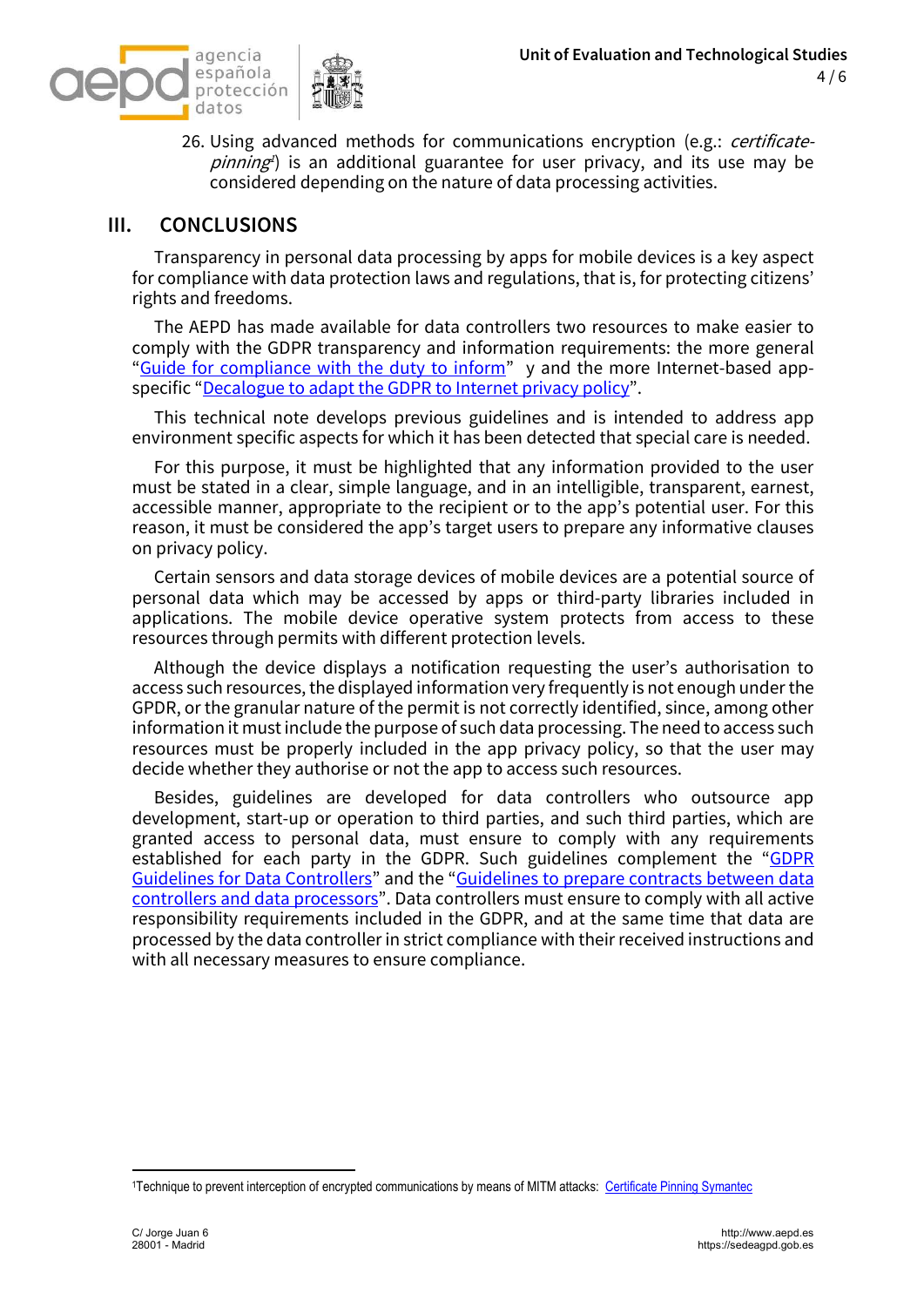

#### ADDENDUM I: SOURCE AND METHODOLOGY

This technical note has been developed under the privacy and data protection initiatives in the framework of the 2015-2019 Strategic Plan of the Spanish Data Protection Agency. The first one is aimed to personal data processing carried out by apps for mobile devices used in educational environments, specifically at compulsory education levels, while the second one is focused in apps for mobile devices designed for monitoring the users' physical activity, health and wellbeing. These works have been carried out by the Technical University of Madrid, directed and coordinated by this Agency.

The Strategic Axis 2 "Innovation and data protection: trustworthiness and quality assurance" of the 2015-2019 Strategic Plan of the Spanish Data Protection Agency establishes an action line which creates the Unit of Evaluation and Technological Studies, one of whose goals is to prepare studies and reports regarding technological studies and projects (section 2.5 of the aforementioned plan).

In this sense, the Spanish Data Protection Agency addressed the need to carry out a proactive initiative among the managers of products and services in relation to which personal data are processed. Specifically, the need to carry out studies on the so-called connected society, including the works which are the subject of this report, is addressed, since data used in this context are especially sensitive due both to the source subject (which, in the study carried out in compulsory education environments are underage students) and to the nature of data (which, in the study on physical study monitoring, were healthcare-related data).

At the same time, collaboration between this Agency and the academia is to be reinforced in order to promote technical research oriented to improve privacy and data protection.

Such works involved some basic research aimed at:

- Analysing information flows in apps for mobile devices in general.
- Designing standard procedures which allow to carry out application privacy assessments in a systematic, comparable and orderly manner
- Assessment of a representative subset of applications which are useful in the educational, healthcare and wellbeing scopes.
- Assessment of privacy policies with regard to the decalogue for adaptation to the GDPR published by this Agency.

The ultimate purpose is to detect those practices which are most damaging to user privacy, considering both groups of users, for the purposes providing solutions or alternatives for developers, promoters and users of such applications.

This report aims at highlighting the main conclusions obtained from both studies, which may also apply to other mobile apps.

In the framework of those works, a total of 20 apps for Android devices, 10 for each scope of study (education and wellbeing) have been analysed.

The criteria used for selecting applications have been:

• Most downloaded applications in the Google Play Store intended for Spanish speaking user for each scope of study